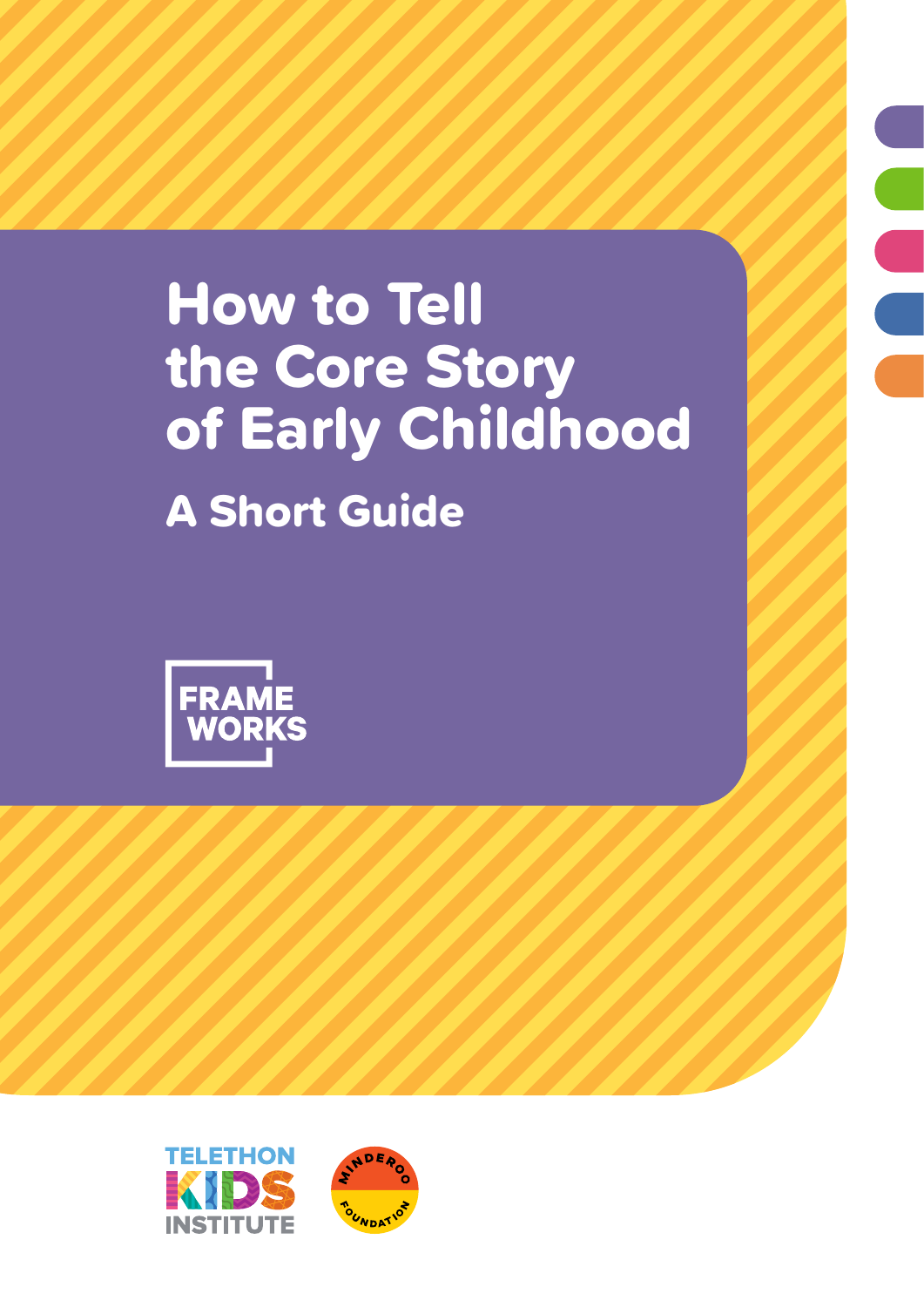## **Contents**



**\*\*\*\*\*\*\*\*\*\*\*** 

. . . . . . . . . . . . .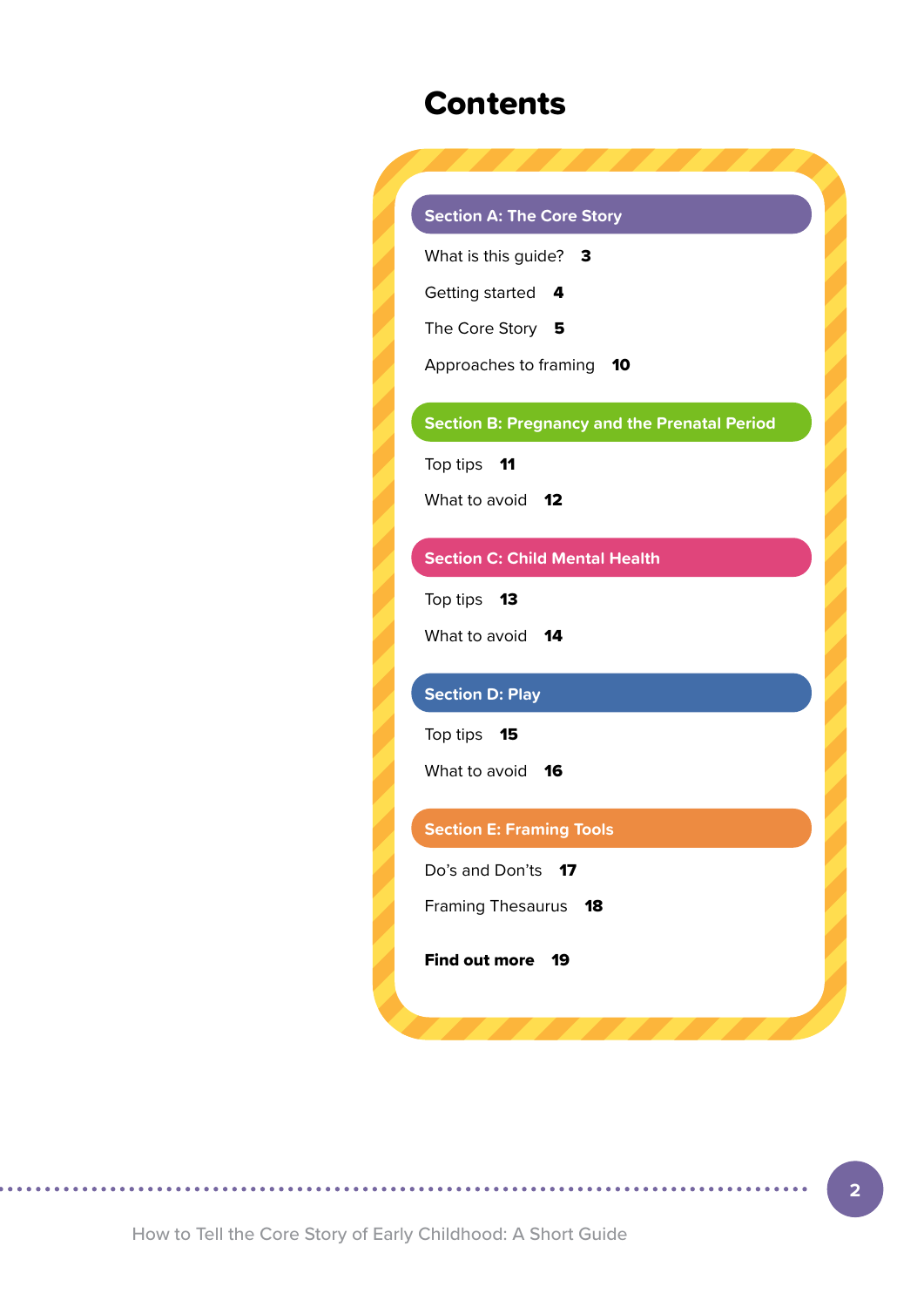## <span id="page-2-0"></span>What is this guide?

This guide is here to help you apply powerful insights in your communications about early childhood development and learning, so that they are even more effective. It's based on rigorous research about ways to communicate about early childhood development and learning, using an approach called framing.

**Find out more about the research and discover in-depth resources for each topic on [the Core](https://www.telethonkids.org.au/projects/HPER/core-story/)  [Story webpage](https://www.telethonkids.org.au/projects/HPER/core-story/)**

## **Who is it for?**

Anyone who talks about early childhood development and learning as part of their role. If you work in healthcare, education, policy or research, this guide is for you.

### **Why do you need it?**

As people working in the field of early childhood, we know that we need to build a society where early childhood is a priority, so that every child and every community has what it needs to thrive.

To build this society, we need to show everyone that early childhood matters. We need to show that to give every child in Australia a fair chance, we need to act.

When we all use our voices to tell a powerful story, we help others see why this is important and what we need to do.

This guide provides evidence-based framing strategies to communicate in persuasive ways, to make early childhood a priority.

#### **What is framing?**

Framing is about making choices about what we say and how we say it. The words, images and ideas we use influence how people think. Using the wrong frames means we risk our message backfiring, or being ignored. Using the right frames can unlock new ways of thinking that lead to positive change.

**A**

**[C](#page-12-0)**

**[D](#page-14-0)**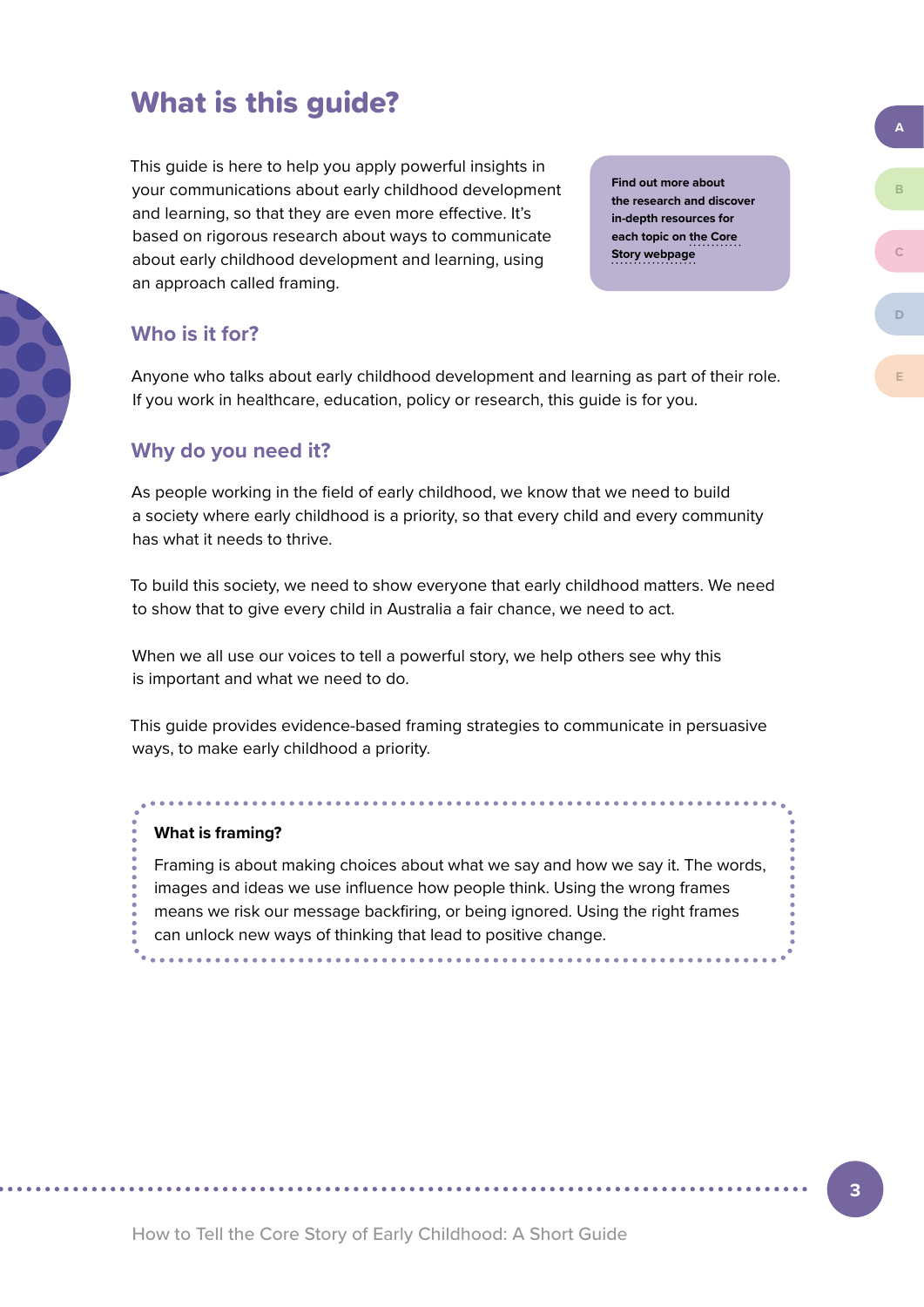## <span id="page-3-0"></span>Getting started The Core Story of Early Childhood Development and Learning

### **What is a Core Story? And what does it mean for me?**

We all think and communicate in stories. They are powerful.

Research has shown that there are shared stories we all tell. They help us make sense of the issues affecting our lives.

These shared stories take many different forms. Many are easily recognisable, such as those told in books or films. Others are more subtle. They are told through the underlying themes in what we say, through the metaphors we use or the values we convey.

By taking control of the story we tell about early childhood development and learning, and by telling it again and again, we can help Australians better understand why early childhood matters, and what we need to do to help all children thrive.

Our research has identified the narrative we need to tell. We call this the 'Core Story'.

You can help by telling it in your own way, whenever you talk about early childhood development and learning.

This guide will show you how.

**[E](#page-16-0)**

**[B](#page-10-0)**

**[A](#page-2-0)**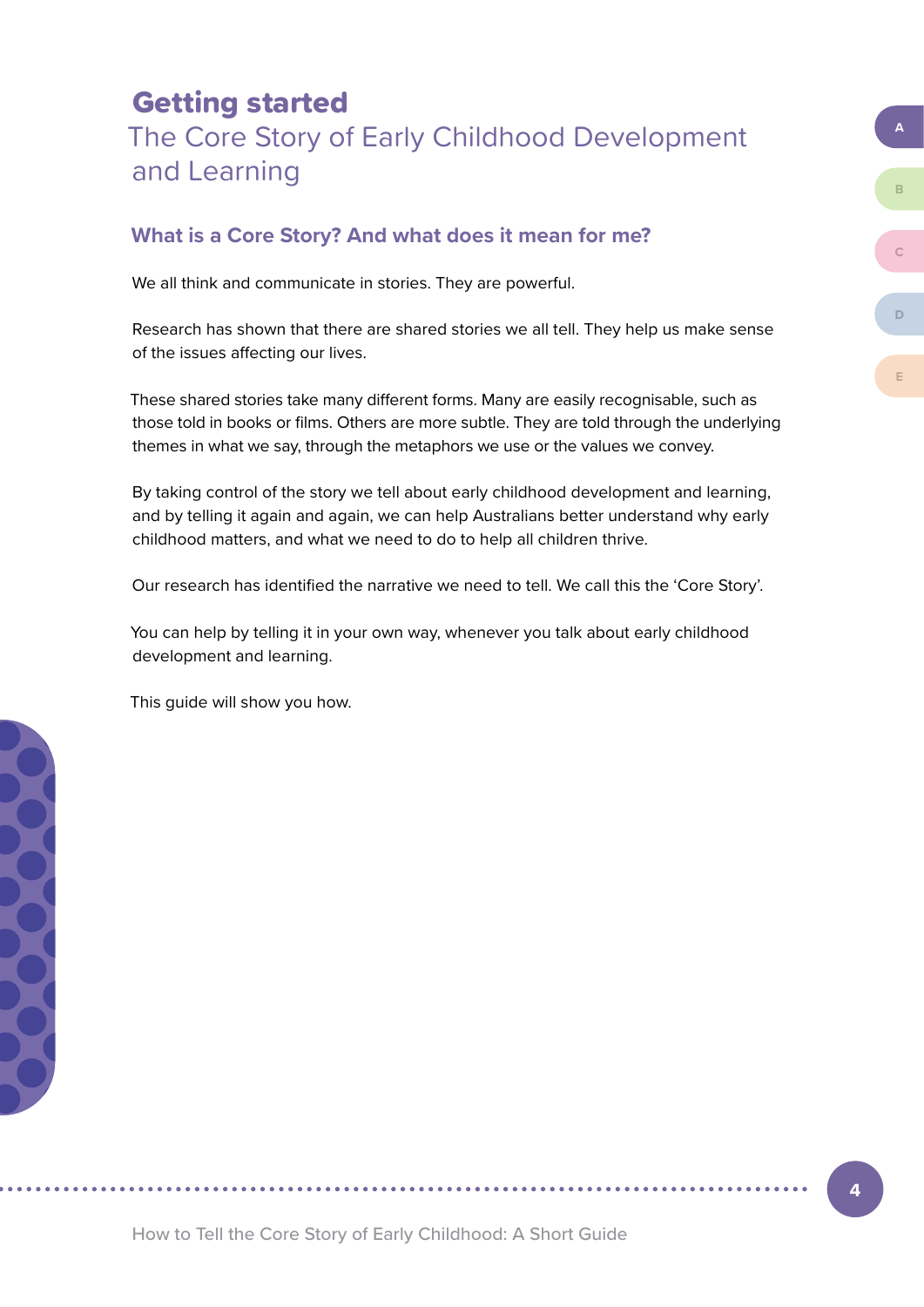## <span id="page-4-0"></span>The Core Story

#### **This is the Core Story**

**For Australia's children to thrive we need to support their development and learning, from conception onwards. This improves their health and wellbeing, both now and throughout their lives.**

**Right now, some children aren't receiving the support they need. This causes their health and development to suffer.** 

**To improve health for every child across the country, we need to demand programs that support the specific needs of each child and each community. This will create a healthier society, both now and in the future.**

## **Why we need to tell the Core Story**

Our research with members of the Australian public has shown that this story:

- Makes an effective case for making early childhood a policy priority
- Shows people why early childhood development and learning is so important
- Works by tapping into values that Australians share
- Clearly demonstrates how and why we need to act

**[E](#page-16-0)**

**[B](#page-10-0)**

**[A](#page-2-0)**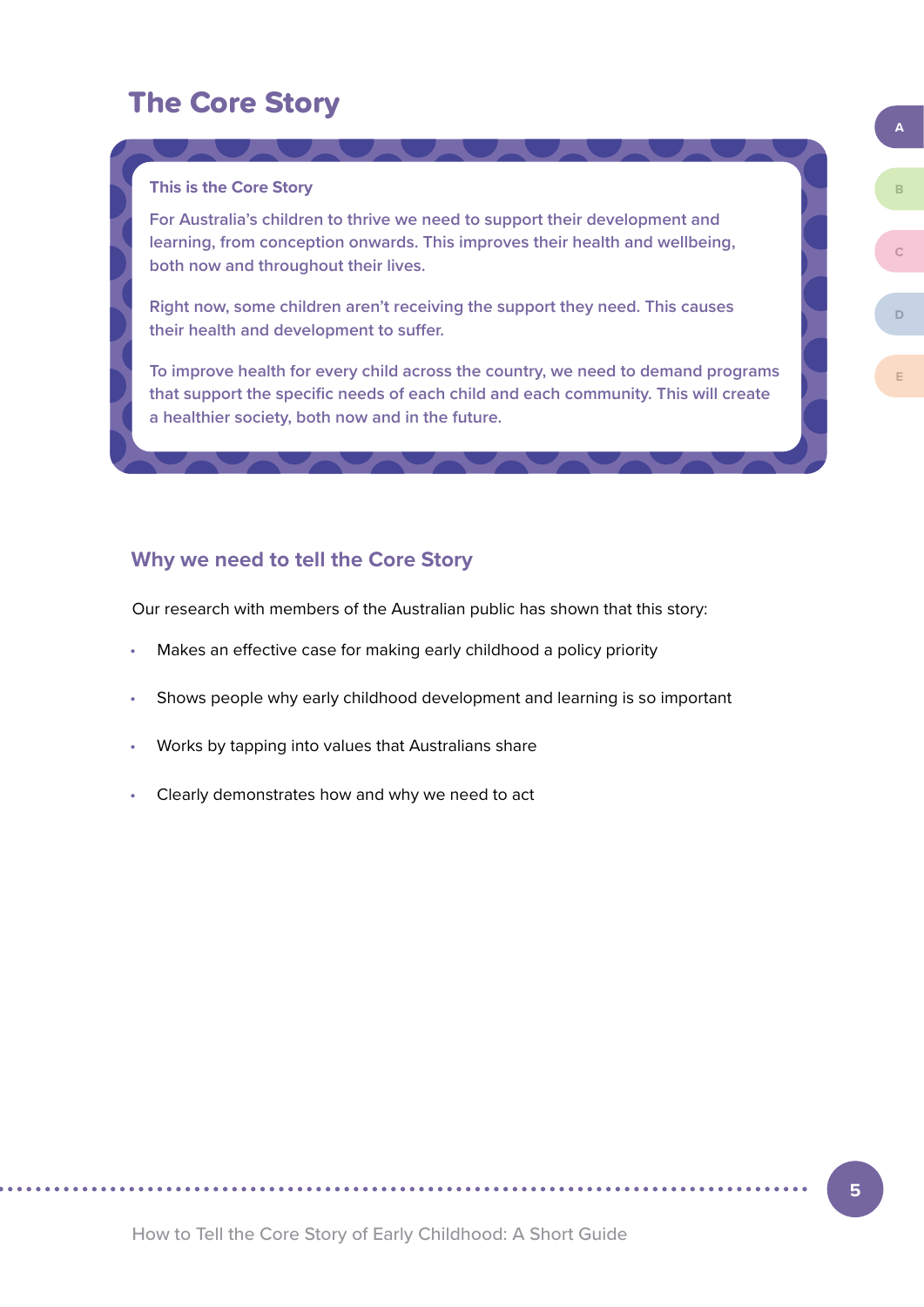## **Breaking it down**

Like any good story, the Core Story answers the big questions: what, why, how, who and when. It contains key ideas that are found to help people see why early childhood development is so important, and to support what needs to be done.



**[D](#page-14-0)**

**[B](#page-10-0)**

**[A](#page-2-0)**

**[C](#page-12-0)**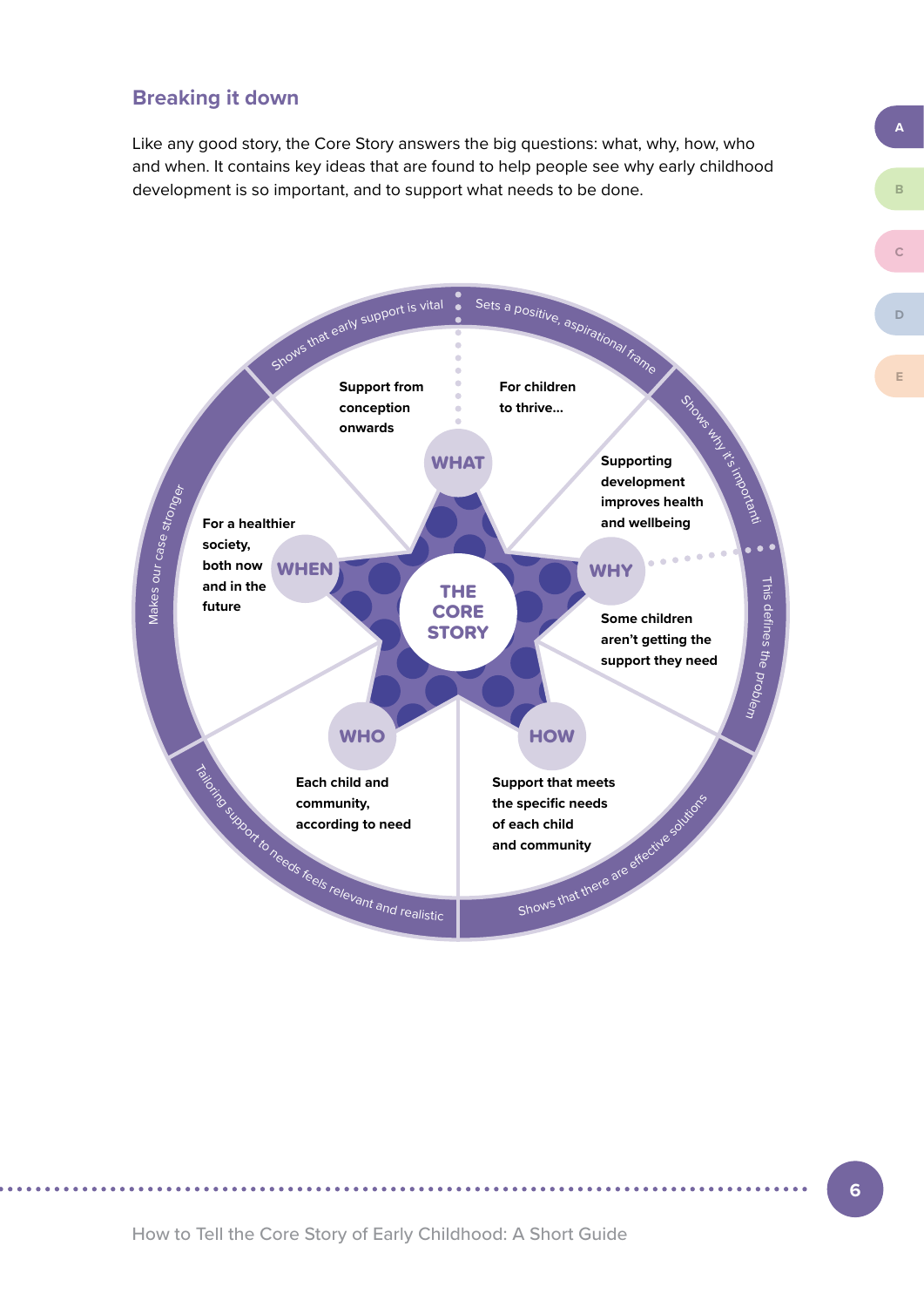### **How this could look in practice**

You can tell this Core Story – on its own – in your own words. Or you can weave elements of it into other communications. Here are some examples to show how it could work:

#### **Media release**

【目】

#### **For babies, learning starts in the womb**

Ground-breaking new research has used the latest neuroimaging technology to show that babies begin to learn from as early as 23 weeks old – and can remember what they've learned after birth.

Dr Fiona McResonance, who led the research, said 'These promising findings show that the early days matter. That's why it's so important that every community in Australia is provided with the necessary prenatal support for parents; as support for babies helps families both now and in the future'.

#### **Social media post**

**Twitter Account** @TwitterAccount

Books aren't just for fun – kids who are read to regularly are up to THREE times more likely to be healthy than those who don't. That's why we need YOU to support our campaign to fund libraries in every neighbourhood.

#### **Funding application**

(n

#### **Funding application**

Our research has found that access to pre-school matters. Children who attend pre-school not only have better test scores throughout their education, but they also enjoy better health and wellbeing than their counterparts who don't. However, not every child is able to enjoy the benefits it brings. Up to 32% of Australian children are denied access to a high-quality pre-school, purely based on their postcode. With this funding, we would create fairness for every child by opening a new pre-school in every community that needs one…

**[B](#page-10-0)**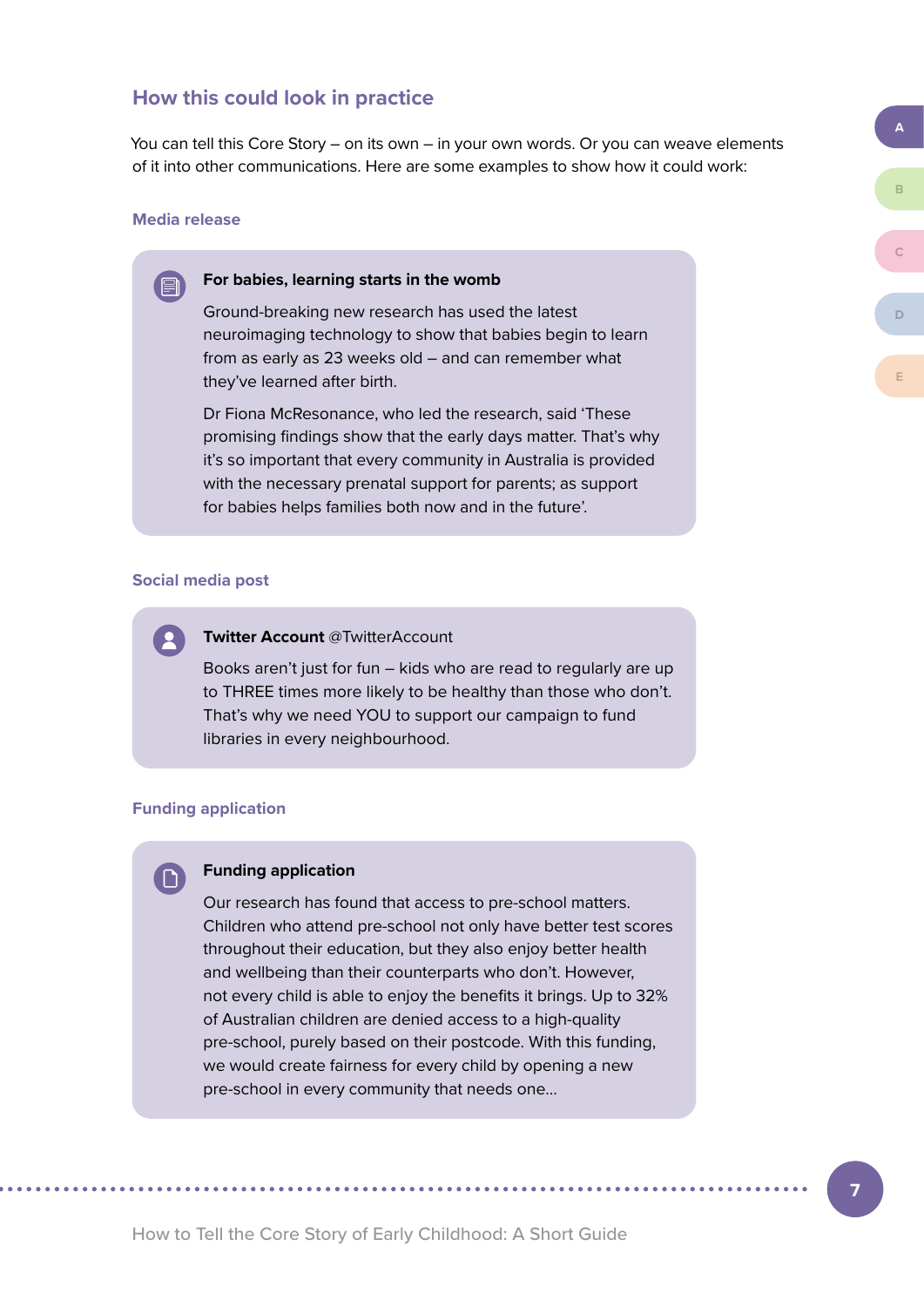### **Telling the Core Story to different audiences**

We can change the way we tell the Core Story in order to suit the audience we're telling it to. We can do this by choosing the right examples, emphasising the parts that are most relevant, and avoiding triggers that might distract from the message.

#### **The wider public and families**



#### **Dial up:**

- The links between health and learning, as these will feel novel and important.
- Support for every child and family, based on their needs. The idea that each family has different needs makes sense to parents.
- Tangible descriptions of programmes and services that will make places and spaces better for families, to help them see what needs to be done.



- Anything that might feel judgemental or finger-pointing, such as prescriptive 'dos and don'ts'. Parents reject or ignore critical-sounding messages.
- Technical or abstract language, as this lacks relevance to parents, making the message feel like it's not for them. For example, talking about 'structured play' is likely to make them switch off. Whereas, phrases such as 'games that have rules, such as 'what's the time, Mr Wolf?'' feel more relevant and engaging.

#### **Schools, early years education and care**



- The links between learning, health and development; this is new information for many people, which helps them see the broader importance of their work.
- Describe how good services support families and communities. For example, childcare helps children thrive, as well as enabling parents to work, take care of their own needs and support older relatives.
- Show how people can support these services, whether that's by demanding policy changes, providing funding or getting involved by volunteering.



#### **Avoid:**

• Jargon and technical terms. Using everyday language with practitioners will help them in turn to use everyday language with the communities they work with.

**[A](#page-2-0)**

**[C](#page-12-0)**

**[E](#page-16-0)**

. . . . . . . . . . . . . .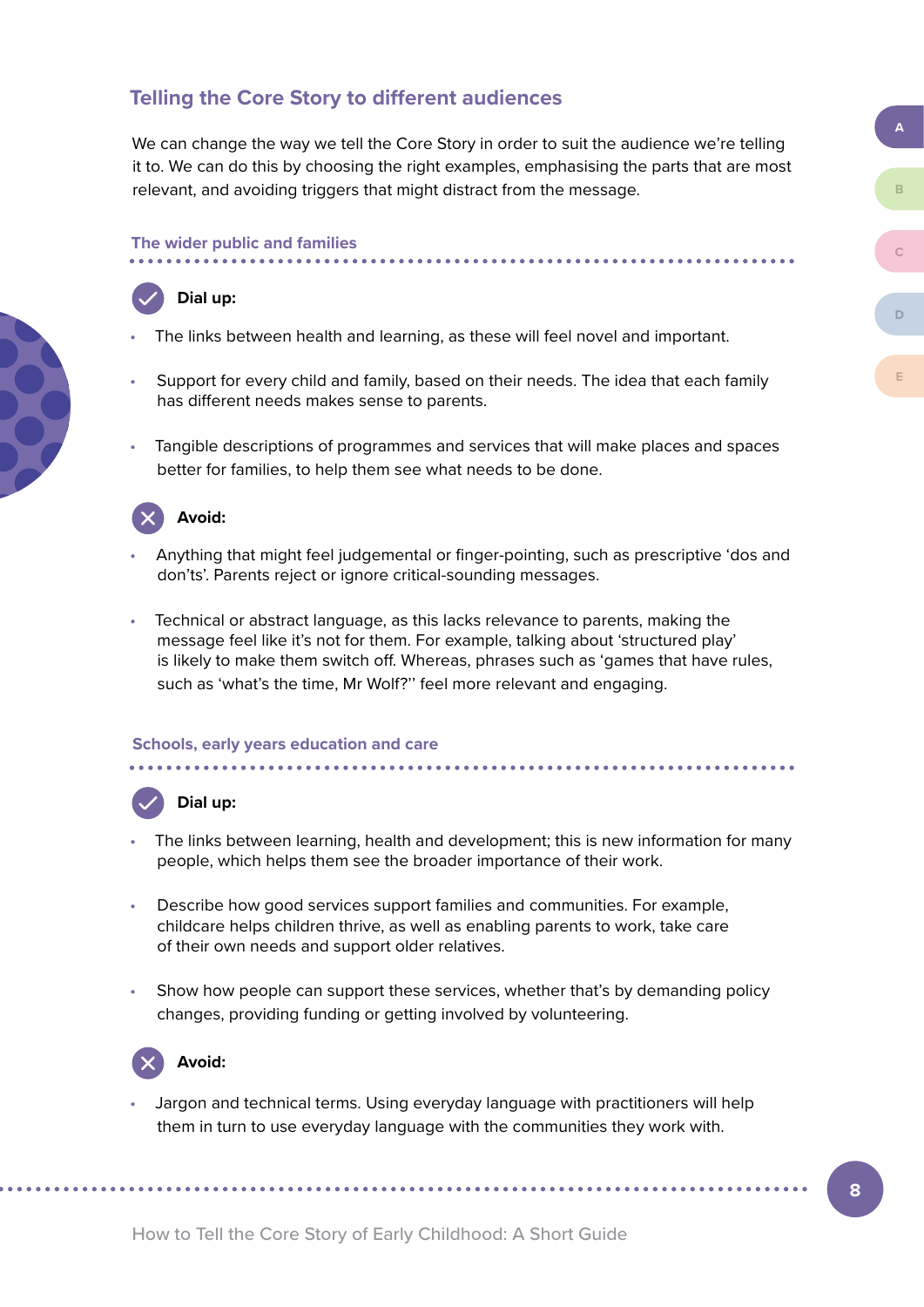#### **Government**



#### **Dial up:**

- Defining the problem, so that it's clear: unmet needs during the early years are leading to poor health for some of Australia's children.
- Show how government support can make a difference by supporting each community based on their needs – which in turn benefits all Australians.
- Make it clear that supporting children matters, both now and in the future. This makes the message feel both urgent and important.



### **Avoid:**

- Data or statistics without interpretation. Help people by giving them the information they need to understand facts and statistics, showing why they matter.
- Technical or abstract language where it's not needed, such as 'texts' rather than 'books', 'linguistic skills' rather than 'speaking', 'cognition' rather than 'thinking'.

**[B](#page-10-0)**

**[C](#page-12-0)**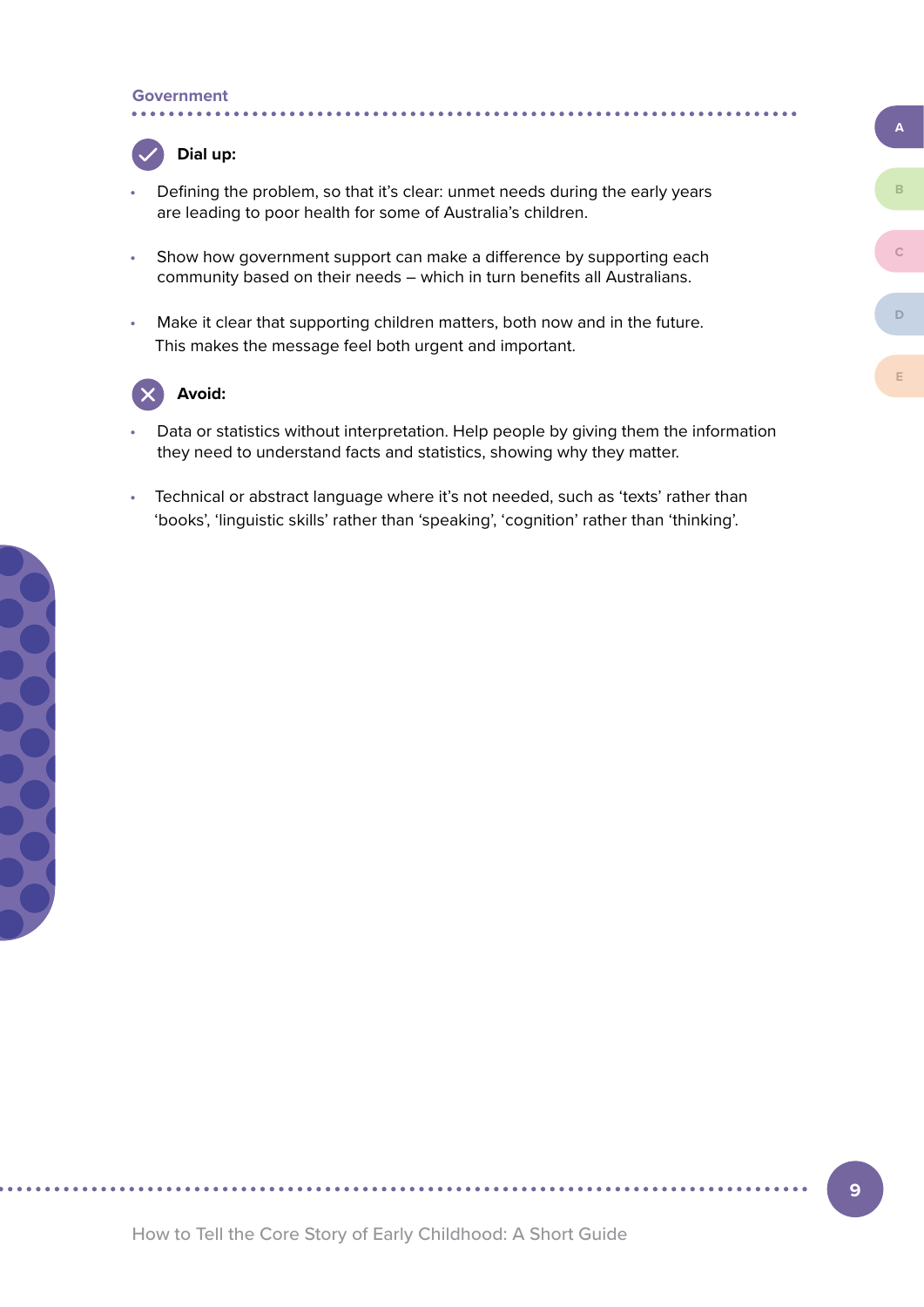## <span id="page-9-0"></span>Approaches to framing

Here are some key strategies to tell the Core Story in the most effective way.

| <b>Strategy</b>                                             | <b>What it is</b>                                                                                                                               | How to use it                                                                            | <b>Before</b>                                                                         | <b>After</b>                                                                               |
|-------------------------------------------------------------|-------------------------------------------------------------------------------------------------------------------------------------------------|------------------------------------------------------------------------------------------|---------------------------------------------------------------------------------------|--------------------------------------------------------------------------------------------|
| Explain,<br>don't assert                                    | When we explain<br>why development<br>is important, we help<br>people understand.<br>When we assert,<br>people tend to<br>switch off, or argue. | Think 'what' 'why'<br>and 'how' $-$ are<br>these covered off<br>in the message?          | 'X is harming<br>children.'                                                           | 'X is harming<br>children, in<br>ways such as<br>Y, because Z.'                            |
| Proposing<br>solutions                                      | By proposing solutions,<br>we show that change<br>is possible, which feels<br>empowering.                                                       | Explain what<br>needs to be done. many children                                          | 'X is causing<br>to fall behind.'                                                     | 'These simple<br>changes to<br>X will help<br>children to'                                 |
| Widening<br>the lens                                        | Context shows<br>how society affects<br>individuals. This helps<br>open minds, building<br>support for helpful<br>programs and policies.        | Add in details that<br>show the broader<br>forces affecting<br>the issue.                | 'In [X community]<br>children aren't<br>given sufficient<br>outdoor play<br>time'     | 'Since the<br>playground in<br>[X] was closed,<br>children have<br>had nowhere<br>to play' |
| <b>Explain the</b><br>significance<br>of facts<br>and stats | Numbers, data and<br>stats are easily<br>misinterpreted.                                                                                        | Describe what<br>the numbers<br>mean and why<br>they matter.                             | '300k children<br>have been<br>affected by<br>cuts to X.'                             | 'Cuts to X have<br>affected 300k<br>children by<br>This shows that<br>we need to'          |
| Lead with the<br>message we<br>want to stick                | Resist the urge to 'myth<br>bust'; research shows<br>this can backfire.                                                                         | Focus on what<br>you want people<br>to remember, not<br>what you want<br>them to forget. | 'It's a myth that<br>children's brains<br>just naturally<br>develop<br>as they grow.' | 'Interaction<br>is a vital<br>ingredient that<br>helps babies'<br>brains develop.'         |



How to Tell the Core Story of Early Childhood: A Short Guide

**10**

**[B](#page-10-0)**

**[A](#page-2-0)**

**[D](#page-14-0)**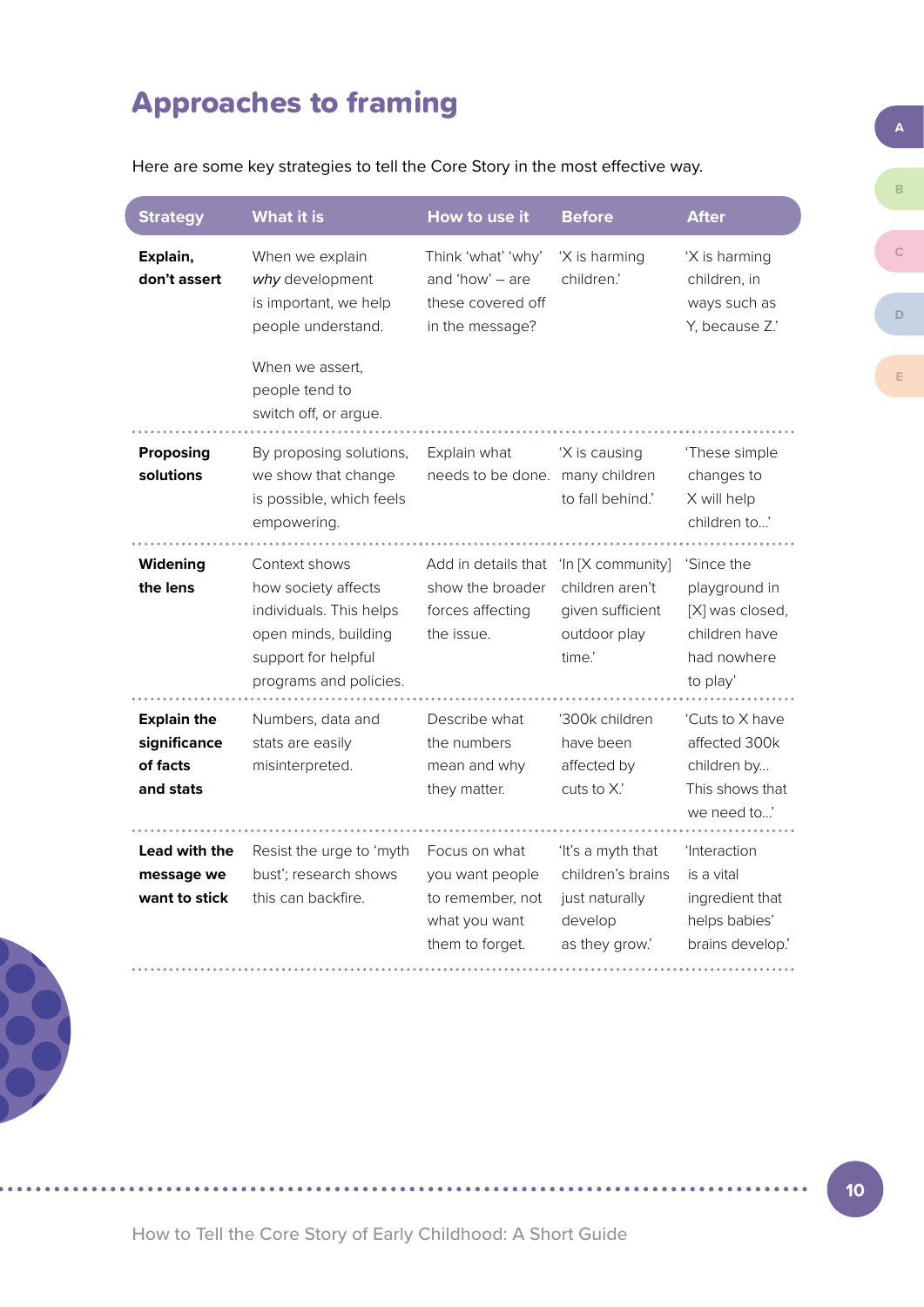## <span id="page-10-0"></span>**Adding to the Core Story**

When communicating about particular topics such as pregnancy, child mental health or play, you can use the Core Story as a starting point to set the scene, before focusing in on your specific area of interest. Here's how:

## Pregnancy and the Prenatal Period From personal choice to public policy

To frame pregnancy and the prenatal period, we can begin with a short version of the Core Story:

'Supporting early childhood development and learning supports both physical and mental health. However, some young children aren't currently getting the support they need. We can create fairness by supporting every child and community, according to their needs.' Having set the scene, we can move on to specific pregnancy and prenatal messages.

## **Top tips for framing Pregnancy and the Prenatal Period**

- **• Make it about the benefits of support in pregnancy:** Babies and children thrive when their parents are supported. This support is vital even before conception, as well as during pregnancy and in the earliest days.
- **• Show that it's society's job to support pregnant women and their families:** People often believe that prenatal development is the sole responsibility of the mum-to-be; which can be isolating and stigmatising.
- **• Offer concrete solutions that reinforce society's role:** Tangible examples help people connect the dots between society's support and benefits for families – whether that's counselling services to help parents build resilience, policies that enable healthcare professionals to give the right support, or helplines for questions about pregnancy.

**[A](#page-2-0)**

**B**

**[C](#page-12-0) [D](#page-14-0)**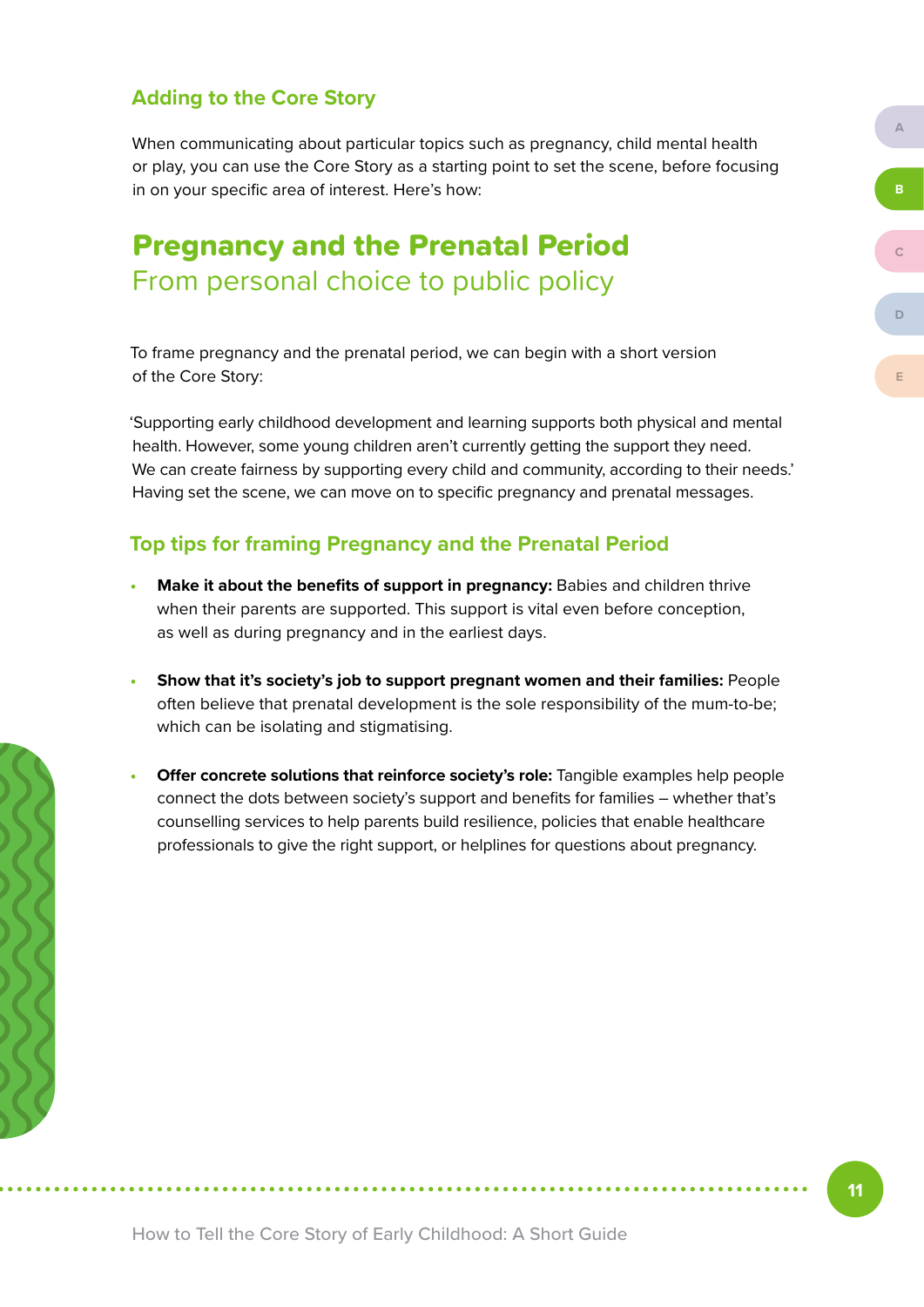### <span id="page-11-0"></span>**What to avoid when talking about pregnancy**

**When we say… People tend to think… Which means that… Instead, use… The first 1,000 days** 'It's all about what happens once the baby is born.' Pregnancy and prenatal development are overlooked. From conception onwards. **Medicalised, technical language** best for baby.' 'Doctor knows what's The needs of parents and the wider family aren't seen as important; people are more likely to switch off or miss the point. Everyday language, such as 'pregnancy' rather than 'during gestation'. **Education and awareness** 'It's all on mum to educate herself.' We become more likely to blame and shame pregnant women for 'not knowing' rather than see gaps in support and services. Support for parents-to-be.

Watch out for landmines that distract people and derail the conversation:

TOP TIP**: To find out more, take a look at our guide about [Adding Prenatal](https://colab.telethonkids.org.au/siteassets/media-docs---colab/prenatal_corestory.pdf)  [Development to the Core Story.](https://colab.telethonkids.org.au/siteassets/media-docs---colab/prenatal_corestory.pdf)**



**[B](#page-10-0)**

**[D](#page-14-0)**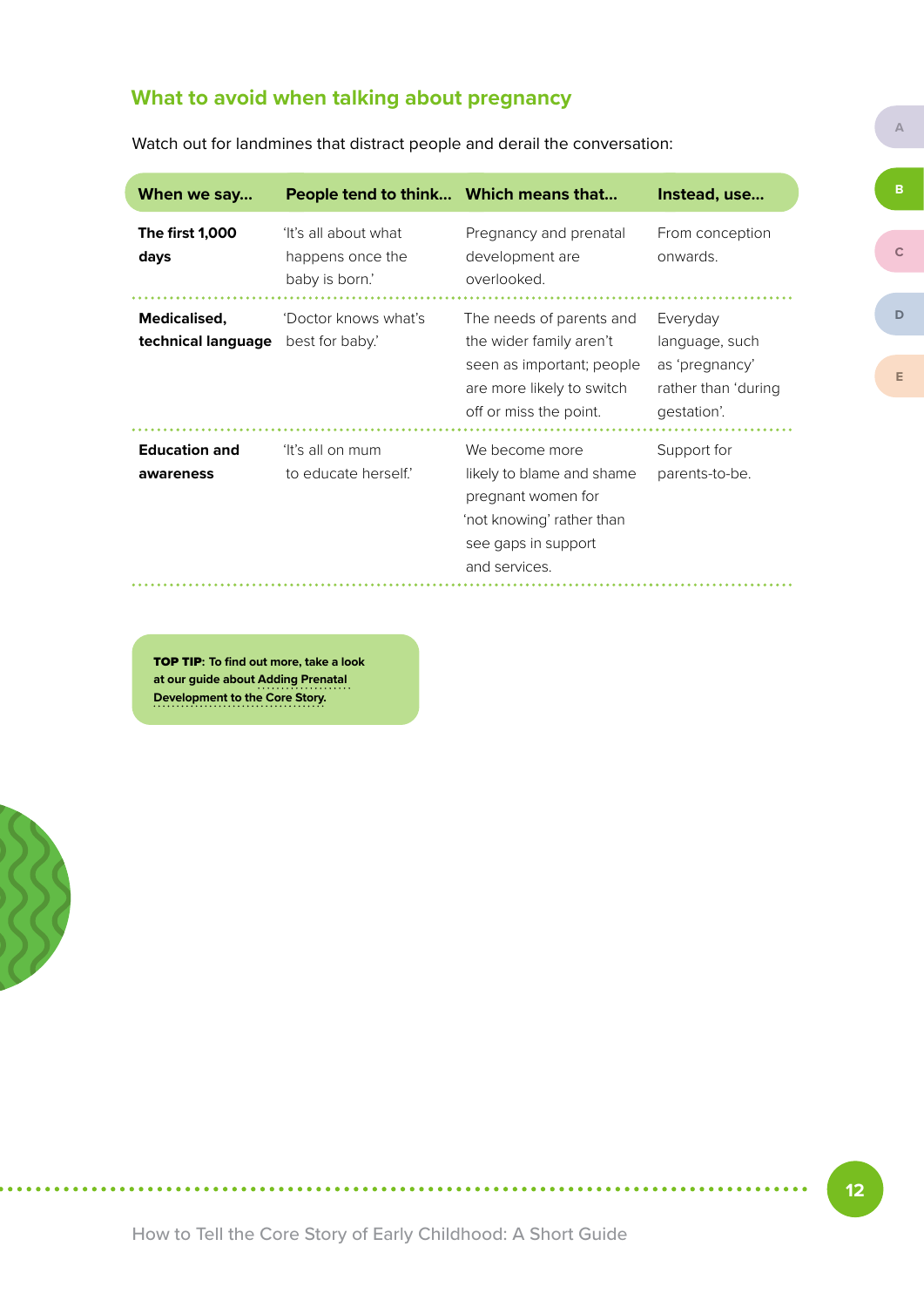## <span id="page-12-0"></span>Child Mental Health Building resilience and ability

To frame Child Mental Health, we can begin with a short version of the Core Story:

'Supporting early childhood development and learning supports both physical and mental health. However, some young children aren't currently getting the support they need. We can create fairness by supporting every child and community, according to their needs.' Having set the scene, we can move on to specific messages about child mental health.

TOP TIP**: Our research shows that the public tends to misunderstand mental health, believing it's not relevant for young children. Try starting with an explanation of what mental health is, and why it matters for children.**

**For example: 'Having good mental health means having a positive sense of wellbeing, being able to cope with problems and meet your potential. This is just as important for children as it is for adults.'**

## **Top tips for framing Child Mental Health**

- **• Virtuous Circle:** Show that good physical & mental health supports learning and development – and vice versa!
- **• Describe it in terms of resilience and ability to cope with problems, both big and small:** These terms feel tangible, positive and important. They're qualities we all want all children to have.
- **• Show that interaction builds skills and mental health:** Many people don't know that simple back-and-forth interactions with caregivers drive development. They're vital to help children thrive in the early years, and beyond.
- **• Explain how mental health has many different influences:** By showing that environments, experiences, genetics and skills all play a part, we can help broaden minds on an issue that can be stigmatizing.
- **• Talk about a wide range of public policies & programmes:** This shows that there are lots of different ways we can boost wellbeing.

**[B](#page-10-0)**

**C**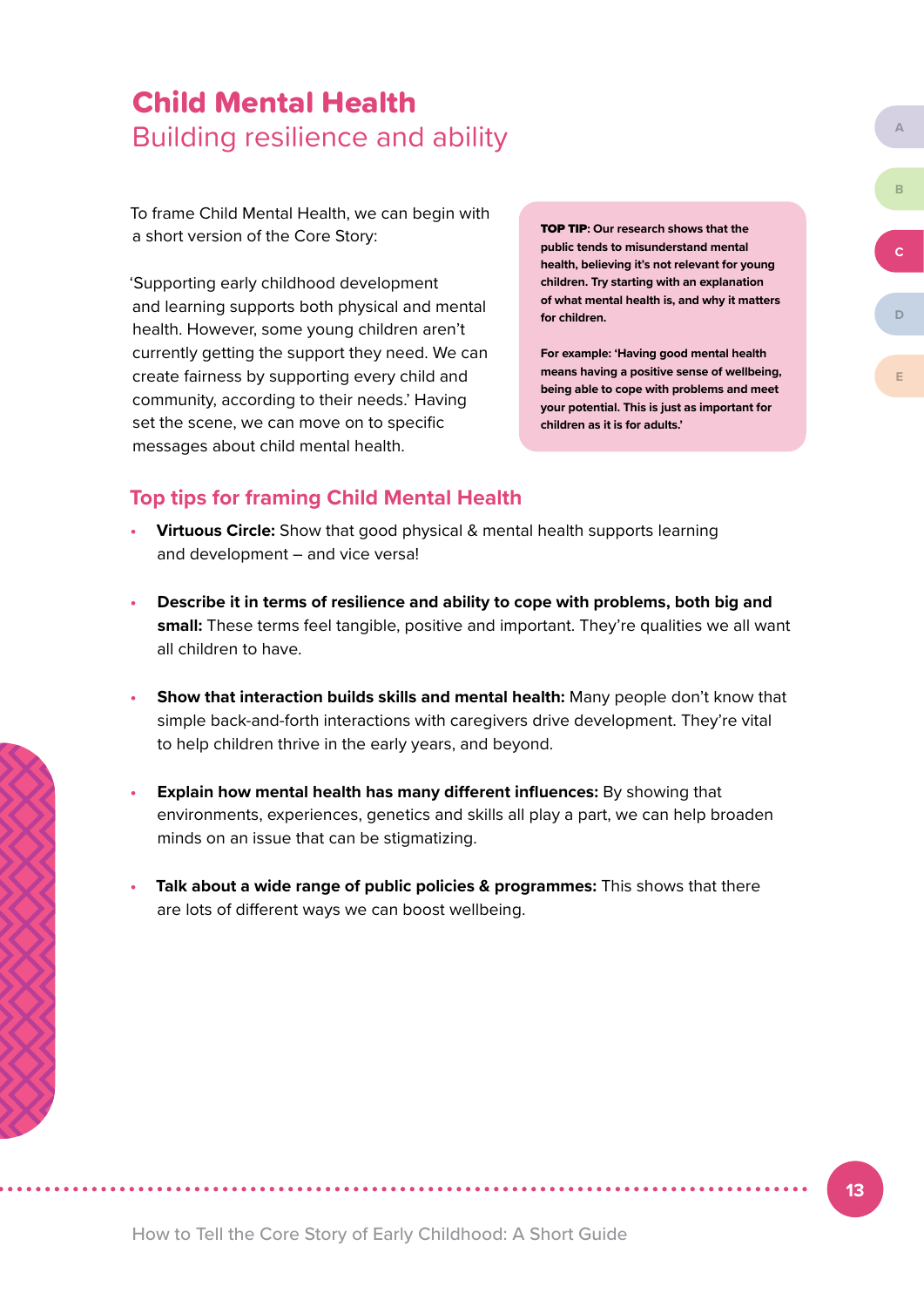## <span id="page-13-0"></span>**What to avoid when talking about child mental health**

Watch out for landmines that distract people and derail the conversation:

| When we say                                 | People tend to think Which means that                              |                                                                                                                                               | Instead, use                                                   |
|---------------------------------------------|--------------------------------------------------------------------|-----------------------------------------------------------------------------------------------------------------------------------------------|----------------------------------------------------------------|
| <b>Words that focus</b><br>on emotions only | 'It's just about feeling<br>a bit sad, worried<br>or hyperactive.' | Mental health is seen as<br>less important and more<br>transient than it is.                                                                  | Language<br>about emotions,<br>skills and ways<br>of thinking. |
| <b>Medical terms</b>                        | 'This is only a concern<br>for doctors or therapists.'             | We're less likely to support Everyday terms,<br>non-medical initiatives<br>or see how wider society<br>can help boost child<br>mental health. | such as 'coping<br>with feelings.'                             |
| <b>Mental illness</b>                       | 'Mental health is about.<br>sicknesses of the mind.'               | We overlook positive<br>mental health and<br>preventative action.                                                                             | Wellbeing,<br>stability, resilience.                           |

TOP TIP**: To find out more, take a look at our guide about [Adding Child Mental Health](https://colab.telethonkids.org.au/siteassets/media-docs---colab/childmentalhealth_corestory.pdf)  [to the Core Story.](https://colab.telethonkids.org.au/siteassets/media-docs---colab/childmentalhealth_corestory.pdf)**



ĺ

**[B](#page-10-0)**

**[D](#page-14-0)**

**[C](#page-12-0)**

How to Tell the Core Story of Early Childhood: A Short Guide

. . . . . . . . . . . . . . . . . . .

. . . . . . . . . . . .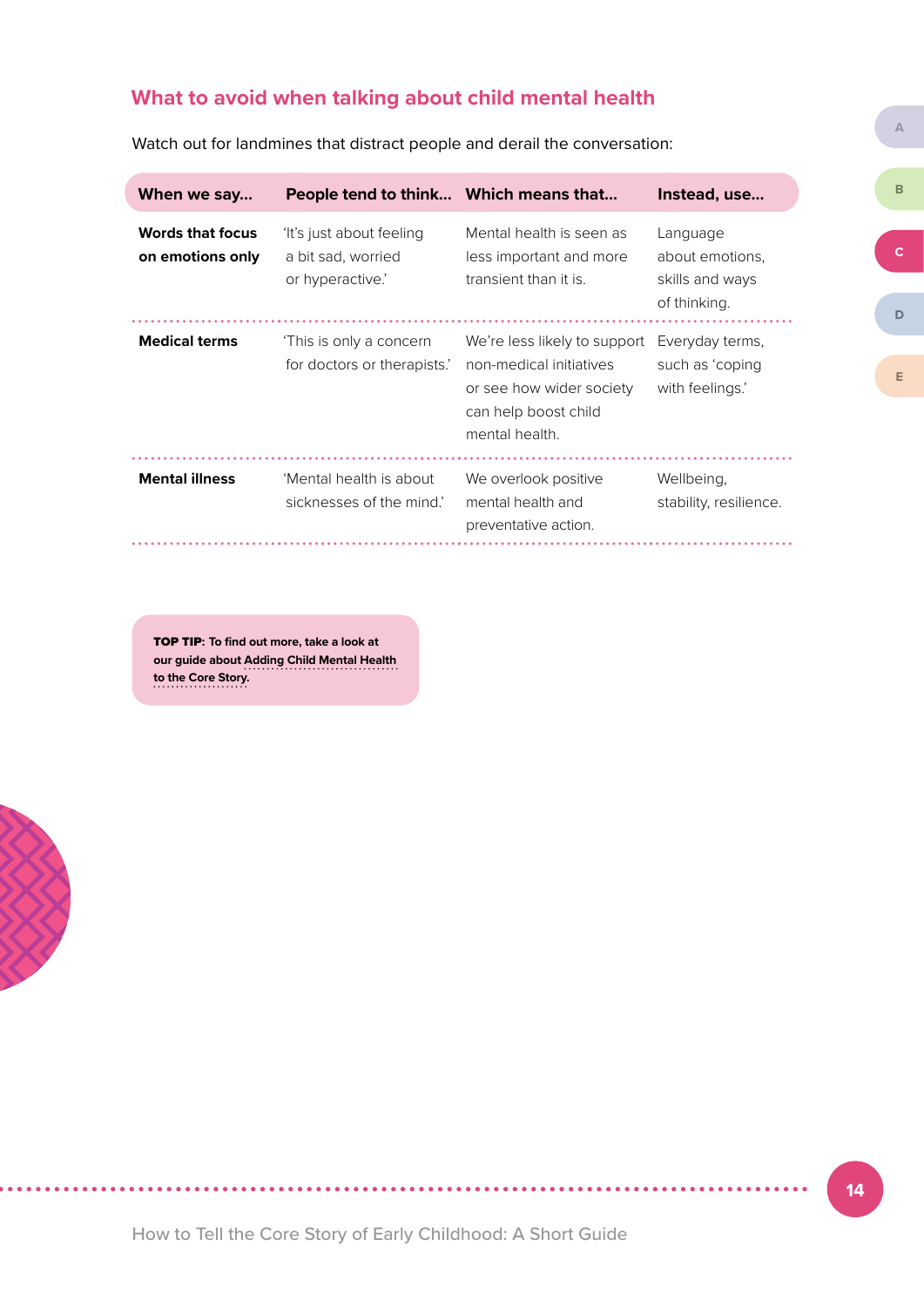## <span id="page-14-0"></span>Play Creating more opportunities to play

To frame play, we can begin with a short version of the Core Story:

'Supporting early childhood development and learning supports both physical and mental health. However, some young children aren't currently getting the support they need. We can create fairness by supporting every child and community, according to their needs.' Having set the scene, we can move on to specific messages about play.

## **Top tips for framing play**

- **Show how play supports early development:** It helps build brains and boost skills.
- **• Explain that some children don't have access to the same chances to play:**  This shows that some are missing out, due to factors such as where they live.
- **• Show how concrete solutions can solve the problem:** Describe services, policies and initiatives that give children the opportunities they need to develop and learn through play.
- **• Use everyday language:** Talk about play using natural words, rather than technical terms. For example, 'playing a game with rules, such as dodgeball' instead of 'structured play'.
- **• Show that adults can be active participants in play:** This helps show that interaction and engagement help children develop and learn. Without this, people tend to think of play as something that children should always do alone.

**[A](#page-2-0)**

**D**

**[E](#page-16-0)**

**[C](#page-12-0)**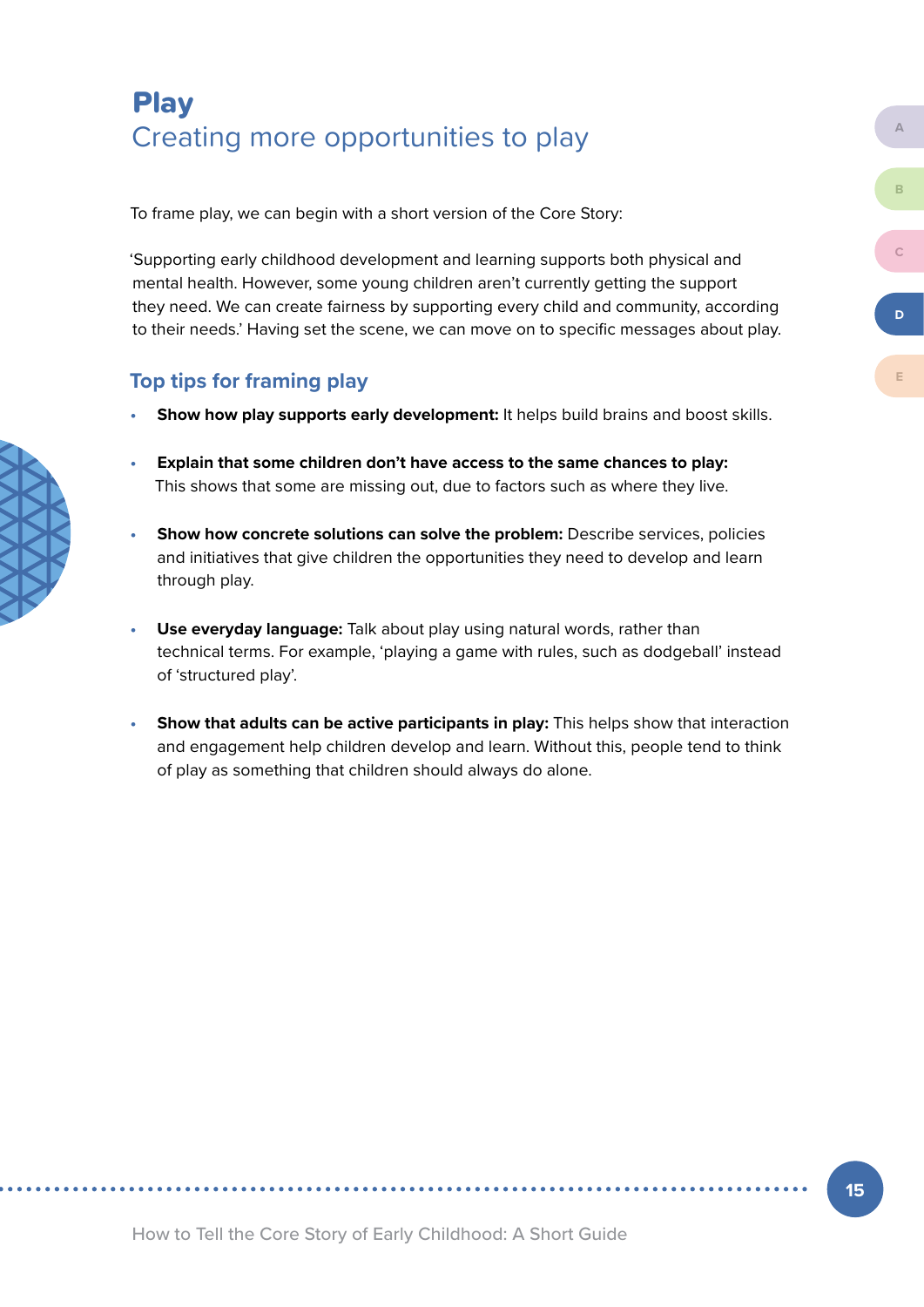## <span id="page-15-0"></span>**What to avoid when talking about play**

Watch out for landmines that distract people and derail the conversation:

| When we say                                                                                    | People tend to think                                                                | <b>Which means that</b>                                                                                                    | Instead, use                                                                             |
|------------------------------------------------------------------------------------------------|-------------------------------------------------------------------------------------|----------------------------------------------------------------------------------------------------------------------------|------------------------------------------------------------------------------------------|
| Play is natural                                                                                | 'Play is something kids<br>just do; they don't need<br>help to do it.'              | We don't see that play<br>is a vital ingredient in<br>helping children develop<br>and learn, and needs to<br>be supported. | Play is even<br>better when<br>it's supported.                                           |
| Play as<br>human right                                                                         | 'That's politics; what does<br>that have to do with my<br>child and how they play?' | We resist ideas of<br>'government intervention'<br>into our children's lives.                                              | Opportunities<br>to play, spaces<br>to play.                                             |
| <b>Structured</b><br>play, free play,<br>imaginative play -<br>or any other<br>technical terms | 'Why are we<br>overcomplicating this?'                                              | We miss the point that's<br>being made.                                                                                    | Everyday terms<br>such as 'playing<br>catch', 'dressing<br>up' 'drawing<br>or painting.' |
| Modern life;<br>screen time                                                                    | 'The impact of technology<br>on kids is scary, but that's<br>just modern life.'     | We become fatalistic,<br>believing that this is just<br>the way things are and<br>can't change.                            | Be specific about<br>causes and effects,<br>or avoid these<br>terms entirely.            |

TOP TIP**: To find out more, take a look at our guide about [Adding Play to the Core Story.](https://colab.telethonkids.org.au/siteassets/media-docs---colab/play_corestory.pdf)**

. . . . . . . . .

**[A](#page-2-0)**

**[C](#page-12-0)**

**[D](#page-14-0)**

**16**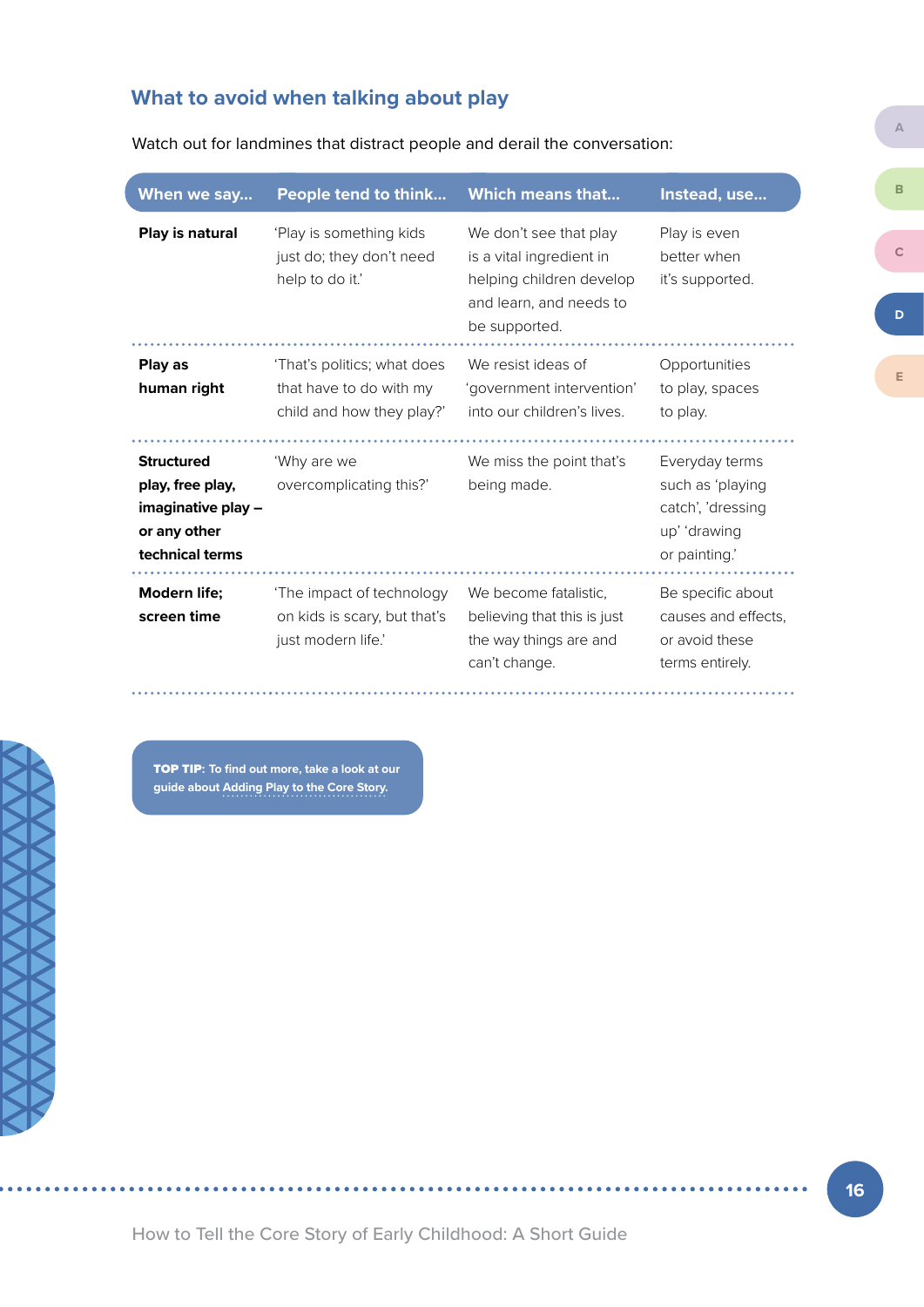## <span id="page-16-0"></span>Framing Tools

## **Do's and Don'ts**

**Cut out and keep this as a reference**

| Do talk about                                                                                   | Don't talk about                                                                                                                         |
|-------------------------------------------------------------------------------------------------|------------------------------------------------------------------------------------------------------------------------------------------|
| Health and wellbeing as a benefit<br>of supporting early childhood development<br>and learning. | Early childhood development and learning<br>as a standalone concept – because the public<br>doesn't yet fully see why it's so important. |
| Every child and community,<br>according to their needs.                                         | 'Every child, everywhere' - because<br>people respond negatively to one-size-fits<br>all approaches.                                     |
| Fairness: Every child needs the opportunity<br>to thrive, no matter where they live.            | Fairness between types of people or social<br>groups - this leads to finger-pointing and<br>dismissing it as 'not my issue.'             |
| Positive benefits both now and in the future.                                                   | Benefits only in the future - because our brains<br>prefer immediate gains to distant ones.                                              |
|                                                                                                 | Benefits only now - because this makes it feel<br>less significant.                                                                      |
| Ways in which development needs<br>to be supported.                                             | "Growing" or "nature" - because this<br>triggers the belief that development<br>'just happens naturally.'                                |

**[B](#page-10-0)**

**[A](#page-2-0)**

 $\bullet$   $\bullet$   $\bullet$ 

 $\bullet$ 

 $\ddot{\phantom{a}}$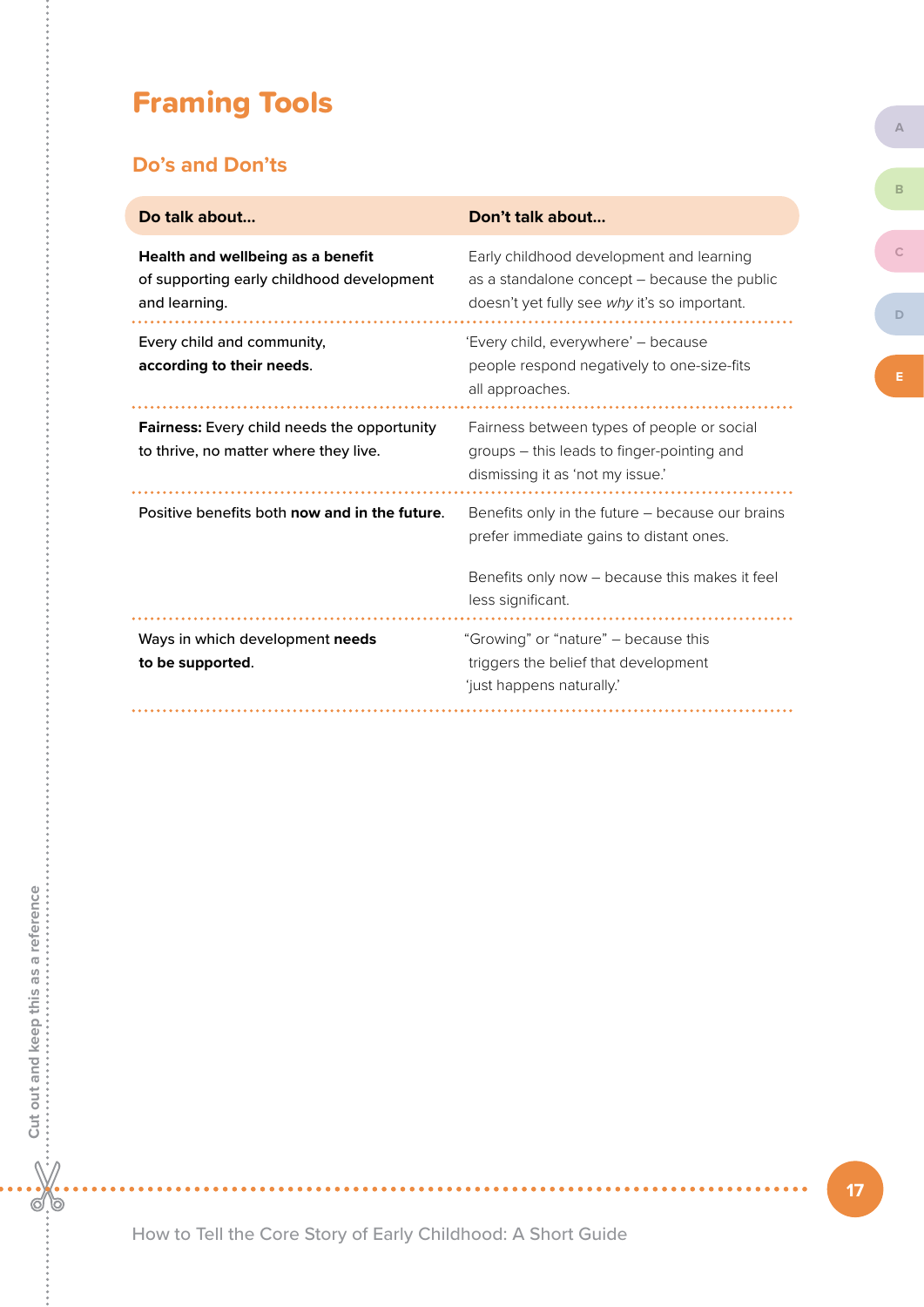<span id="page-17-0"></span>

| <b>Framing Thesaurus</b>                                                                                                                                                                                                                                           |                                                                                                                                                                                                          |
|--------------------------------------------------------------------------------------------------------------------------------------------------------------------------------------------------------------------------------------------------------------------|----------------------------------------------------------------------------------------------------------------------------------------------------------------------------------------------------------|
| <b>Helpful words &amp; phrases</b>                                                                                                                                                                                                                                 | Less-helpful words & phrases                                                                                                                                                                             |
| Health, good health, thriving,<br>vibrant, wellbeing, strong, positive,<br>resilience, functioning.                                                                                                                                                                | III, sick, pathology, disease, medication,<br>depression, anxiety, time-bomb, diagnosis.                                                                                                                 |
| Early, early years, earliest days,<br>from conception, during pregnancy.                                                                                                                                                                                           | First 1,000 days, antenatal, prenatal.                                                                                                                                                                   |
| Support, guidance, practical help,<br>meeting needs.                                                                                                                                                                                                               | Information, education, awareness, scaffolding.                                                                                                                                                          |
| Learning, building, drawing, reading;<br>Healthy development, developing well;<br>Communication, talking, listening, engaging,<br>connecting; Managing feelings, coping,<br>patience; Making friends, sharing, developing<br>relationships; Coordination, balance. | Attachment, spatial awareness, cognitive<br>development, structured play, guided play,<br>executive function, emotional regulation,<br>social skills, fine/gross motor skills,<br>linguistic competence. |
| Fair, just, equal.                                                                                                                                                                                                                                                 | Fairness between types of people or social<br>groups - this leads to finger-pointing and<br>dismissing it as 'not my issue.'                                                                             |
| Neighbourhoods, safe places, libraries,<br>playgrounds, schools, day care centres.                                                                                                                                                                                 | Human rights, economy, long-term savings,<br>Return on investment (ROI), investment, cost-<br>effectiveness, efficiencies.                                                                               |
| Common needs, community needs,<br>neighbourhood needs (with specific<br>examples, such as counselling services,<br>childcare, housing, spaces to play).                                                                                                            | Infrastructure, town planning, policies,<br>structural investment.                                                                                                                                       |

**A**

**B**

**C D**

 $\ddot{\phantom{0}}$ 

 $\bullet$  $\bullet$